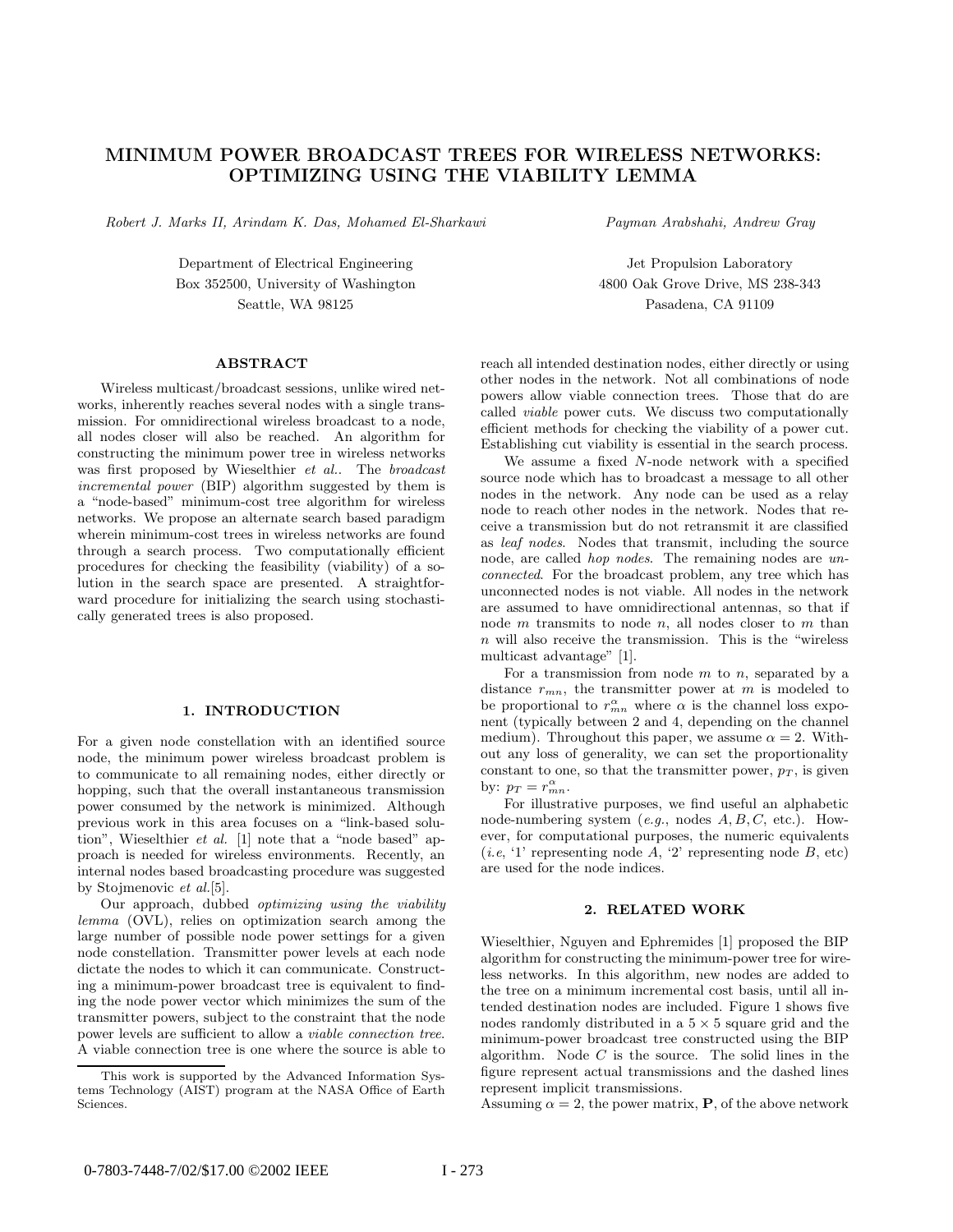

**Fig. 1**. BIP Tree: node <sup>C</sup> is the source

is:

$$
\mathbf{P} = \left[ \begin{array}{ccccc} 0 & 18.23 & 8.01 & 6.05 & 9.55 \\ 18.23 & 0 & 7.40 & 14.06 & 10.30 \\ 8.01 & 7.40 & 0 & 1.17 & 16.73 \\ 6.05 & 14.06 & 1.17 & 0 & 20.52 \\ 9.55 & 10.30 & 16.73 & 20.52 & 0 \end{array} \right] \tag{1}
$$

In general,  $\mathbf{P}[m, n]$ , the power required for node m to transmit to node  $n$  is given by:

$$
\mathbf{P}[m,n] = [(x_m - x_n)^2 + (y_m - y_n)^2]^{\alpha/2}
$$

where  $\{(x_i, y_i): 1 \leq i \leq N\}$  are the coordinates of the nodes in the network.

The total broadcast power of the tree in Figure (1) is 22.78 Watts  $(P[3, 5] + P[4, 1])$ . Clearly, this is not optimal since the minimum power required to reach all the nodes in the network is 16.73 Watts, involving the transmission  $C \to E$ . Since all the other nodes  $(B, A, D)$  are nearer to C than E, these will be reached implicitly.

Prior to presentation of OVL, we offer the following definitions.

1. Rank Matrix: The rank matrix **R** is defined as the sorted power matrix. Each row of the power matrix (**P**) is sorted in ascending order to give the matrix **R**. For the power matrix in (1), the rank matrix is given by:

$$
\mathbf{R} = \begin{bmatrix} 0 & 6.05 & \mathbf{8.01} & 9.55 & 18.23 \\ 0 & 7.4 & 10.30 & \mathbf{14.06} & 18.23 \\ 0 & 1.17 & 7.40 & 8.01 & \mathbf{16.73} \\ \mathbf{0} & 1.17 & 6.05 & 14.06 & 20.52 \\ 0 & \mathbf{9.55} & 10.30 & 16.73 & 20.52 \end{bmatrix}
$$
 (2)

2. Cut Vector: A cut vector,  $\vec{\chi}_R$ , referenced to the rank matrix, is an  $N$ -element vector (where  $N$  is the number of nodes in the network) with integers between 1 and N. It indicates the location of an element on each row of the rank matrix. For example, if we want to reference the highlighted elements in (2), the corresponding cut vector is:  $\vec{\chi}_R = [3 \ 4 \ 5 \ 1 \ 2]^T$ , where the superscript 'T' stands for transpose.

Alternately, we can use the power matrix **P** and define an equivalent cut vector,  $\vec{\chi}_P$ , referenced to **P**. Mapping the highlighted elements in (2) to the power matrix (1), we have the equivalent cut vector  $\vec{\chi}_P = [3 \ 4 \ 5 \ 4 \ 1]^T$ . Since all diagonal elements in **P** are zero, the condition  $\vec{\chi}_P[n] = n$  implies that node  $n$  is a non-transmitting node; *i.e.*, it is either an unconnected node or a leaf node in the tree.

3. Threshold Vector: A threshold vector,  $\vec{t}$ , of length N, is a vector of the elements of **R** specified by the cut vector  $\vec{\chi}_P$ . For the cut vectors in Item 2 above, the threshold vector is given by:

$$
\vec{t} = [8.01 \ 14.06 \ 16.73 \ 0 \ 9.55]^T
$$

If the  $n^{th}$  element of the threshold vector is zero, it implies that node  $n$  is non-transmitting. We thus have the equivalence condition:

$$
\vec{t}[n] = 0 \Longleftrightarrow \vec{\chi}_P[n] = n
$$

4. The cost of a cut: The cost of a cut is defined as the sum of the elements of the corresponding threshold vector.

$$
s[\vec{\chi}_P] = \sum_{n=1}^{N} \vec{t}[n] \tag{3}
$$

5. Viability of a cut: A cut is said to be viable if it allows all intended destination nodes to be reached. Otherwise, it is nonviable. For example, if the source node  $(C)$  in Figure (1) wants to broadcast to all other nodes, the cut vector  $\vec{\chi}_P = [1 \ 2 \ 5 \ 4 \ 5]^T$  is viable but  $\vec{\chi}_P = [1 \ 2 \ 4 \ 1 \ 5]^T$  is not. In the first case, all nodes are reached by a single transmission from  $C$ , whereas only  $D$  and  $A$  are reached in the latter case.

6. The Transfer Matrix: For a given network, the transfer matrix, **H**, is a function of the threshold vector. The transfer matrix is computed by thresholding the power matrix as follows:

$$
H[m, n] = \begin{cases} 1, & \text{if } P[m, n] \le t[m] \\ 0, & \text{otherwise} \end{cases}
$$

The set of nodes which can be reached from node  $m$ , transmitting at a power level  $\bar{t}[m]$ , is given by the column indices of the  $m^{th}$  row of **H** for which  $H[m, n] = 1$ .

# **4. THE TRANSFER MATRIX POWER FORM**

Randomly generated cut vectors do not necessarily correspond to viable connection trees. The *viability lemma* provides a straightforward way of determining whether a cut is viable or not.

For a given node constellation and cut vector  $\vec{\chi}_P$ , with a corresponding threshold vector  $t$ , we apply the iteration

$$
\vec{\gamma}^{(k+1)} = \mathbf{H}^T \otimes \vec{\gamma}^{(k)} \tag{4}
$$

where k is the iteration index and  $\otimes$  denotes a matrix product with additions replaced by logical OR operations and multiplications replaced by logical AND's.  $\vec{\gamma}^{(k)}$  is a binary coverage vector which keeps track of the nodes reached till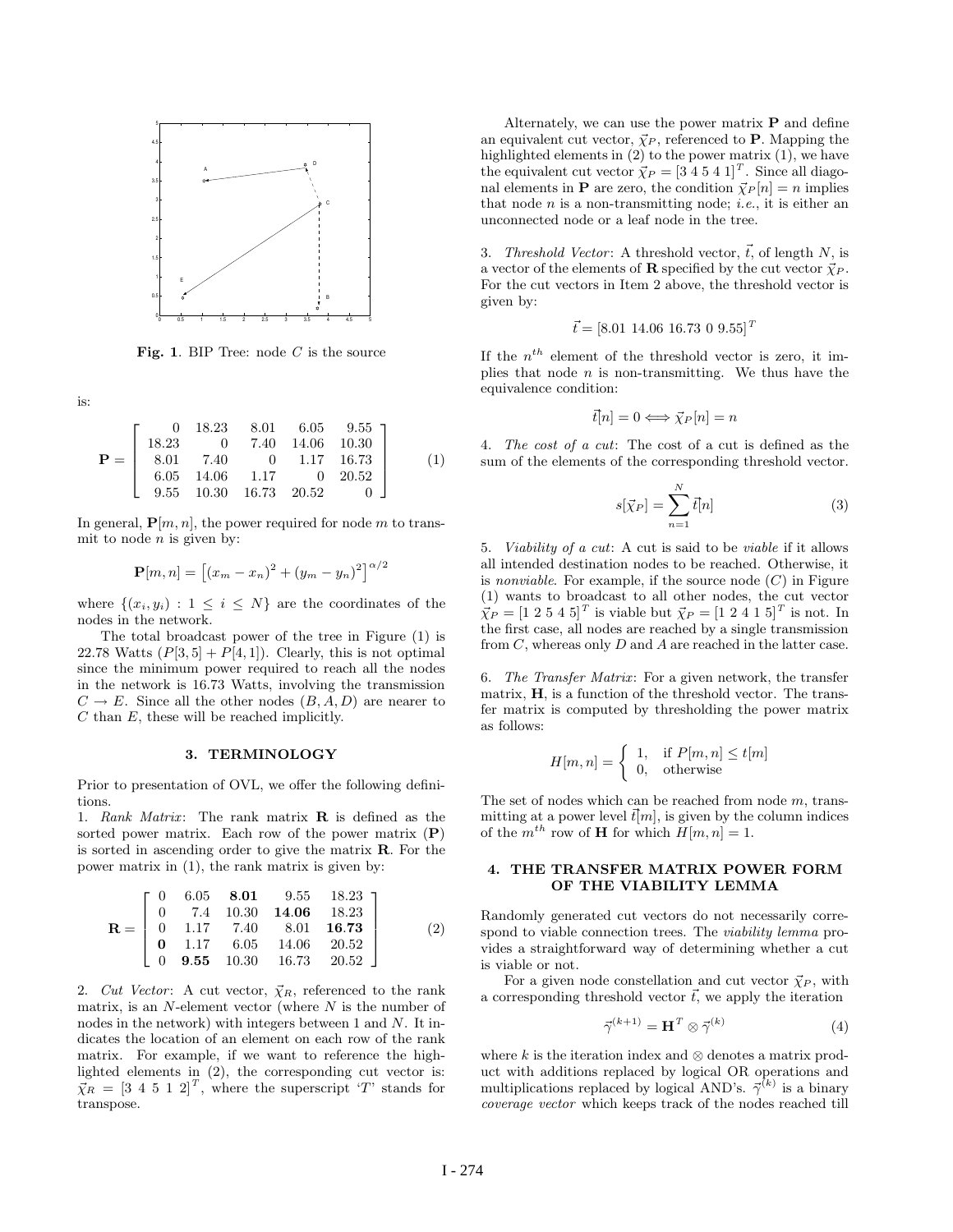the  $k^{th}$  iteration. (A reached node is either a hop node or a leaf). If the  $n^{th}$  element of  $\vec{\gamma}^{(k)}$  is '1', it indicates that node n has been reached, in the  $k^{th}$  iteration or a previous iteration. Nodes that have not been reached till the  $k^{th}$  iteration are tagged by a '0' in the coverage vector. The iteration proceeds with the initialization  $\vec{\gamma}^{(0)} = [0 \cdots 0 \; 1 \; 0 \cdots 0]^T$  which is a zero vector of length  $N$  with a '1' at the source node. <sup>1</sup>

The transfer matrix power form of the viability lemma states that a necessary and sufficient condition for a cut to be viable is:

$$
\vec{\gamma}^{(N-1)} = \vec{1} \tag{5}
$$

where  $\vec{1}$  is a vector of 1's of length N. Equation (5) recognizes that, for a network with N nodes and one source node, the iteration  $(4)$  will converge in, at most, N-1 iterations. If the cut is viable, all nodes will be reached resulting in a vector of all ones. Using equation  $(4)$ ,  $(5)$  can be equivalently expressed as:

$$
\mathbf{H}_{N-1} \otimes \vec{\gamma}^{(0)} = \vec{1} \tag{6}
$$

where

$$
\mathbf{H}_{N}=\left[\mathbf{H}^{\otimes N}\right]^{T}
$$

Determination of cut viability using the viability lemma does not immediately present a connection tree. Viability simply says that total coverage is possible and such a tree exists. Section 6 explains how to grow a routing tree from the transfer matrix for a viable cut.

The number of Boolean matrix multiplies in (6) is on the order of  $\log_2(N-1)$ . **H**<sub>4</sub> is the square of **H**<sub>2</sub>, **H**<sub>8</sub> is the square of  $H_4$ , etc. The transfer matrix parsing form of the viability lemma, described next, requires no matrix multiplies.

## **5. THE VIARILITY LEMMA**

An alternate procedure for determining the viability of a cut vector uses parsing of the transfer matrix. For broadcast applications in an N-node network with one source node, the procedure converges in at most  $N-1$  iterations. We begin by defining the following sets:

**S** = destination nodes<br> $k$  = iteration number  $=$  iteration number  $\mathbf{NR}^{(k)}$  = new nodes reached in iteration  $k$  $\mathbf{NR}^{(0:k)}$  = nodes reached till iteration  $k = \bigcup_{m=0}^{k} \mathbf{NR}^{(m)}$ <br>**NNR**<sup>(k)</sup> = nodes not reached at the and of iteration k **NNR**<sup>(k)</sup> = nodes not reached at the end of iteration k

Note that  $\mathbf{NNR}^{(k)} = \mathbf{S} \setminus \mathbf{NR}^{(0:k)}$  where '\' denotes the set difference operation. Also, it follows from the definition of **NR**<sup>(k)</sup> that **NNR**<sup>(k−1)</sup>  $\supseteq$  **NR**<sup>(k)</sup>. The sets defined above can be expressed equivalently in terms of the coverage veccan be expressed equivalently in terms of the coverage vector  $\vec{\gamma}^{(k)}$ .

 $\rm ^1$  Note that

$$
\mathbf{H}^T \otimes \vec{\gamma}^{(k)} = u\left(\mathbf{H}^T \vec{\gamma}^{(k)}\right)
$$

where the unit step,  $u(\cdot)$ , equals zero for a negative argument and is otherwise one.

 $\mathbf{NR}^{(0:k)} \equiv \{n : \vec{\gamma}^{(k)}[n] = 1\}$ <br> $\mathbf{NNR}^{(k)} = \{n : \vec{\gamma}^{(k)}[n] = 0\}$  $\begin{array}{c} \mathbf{NNR}^{(k)}\equiv\{n:\vec{\gamma}^{(k)}[n]=0\}\ \mathbf{NP}^{(k)}=I_{\mathcal{D}}\cdot\vec{\gamma}^{(k)}[n]-\vec{\gamma}^{(k)}_0\} \end{array}$  $\mathbf{NR}^{(k)} \equiv \{n : \vec{\gamma}^{(k)}[n] - \vec{\gamma}^{(k-1)}[n] = 1\}$ 

The viability checking procedure is as follows:

1. For  $k = 0$ , initialize  $\mathbf{NR}^{(0)} = \{source\ node\}.$ 

2. For each subsequent iteration,  $1 \leq k \leq N-2$ , check whether any of the node(s) reached for the first time in the previous iteration (the entries in the set  $\mathbf{NR}^{(k-1)}$ ) connect to a new destination node(s) (the entries in the set  $\mathbf{NNR}^{(k-1)}$ ). This is easily done by examining the corresponding rows of the transfer matrix as mentioned in item (F), Section 3.<sup>2</sup> If none of the nodes in  $\mathbf{NR}^{(k-1)}$  connect to a new node from the set  $\mathbf{NNR}^{(k-1)}$ , the connection tree "breaks" at the  $k^{th}$  iteration and the cut is nonviable. Conversely, if all nodes in  $\mathbf{NNR}^{(k-1)}$  are *jointly* reached by the nodes in  $\mathbf{NR}^{(k-1)}$  ( $\rightarrow \mathbf{NNR}^{(k)} = \emptyset$  where  $\emptyset$  is the null nodes in  $\mathbf{NR}^{(k-1)}$  ( $\Rightarrow$   $\mathbf{NNR}^{(k)} = \emptyset$ , where  $\emptyset$  is the null<br>set) the connection tree is complete and the cut is *righle* set), the connection tree is complete and the cut is viable. In both these cases, the iteration process terminates after<br>iteration k. If only some of the nodes in the set  $\mathbf{NNR}^{(k-1)}$ iteration k. If only some of the nodes in the set  $\mathbf{NNR}^{(k-1)}$ <br>are reached by the nodes in  $\mathbf{NR}^{(k-1)}$  during iteration k are reached by the nodes in  $\mathbf{NR}^{(k-1)}$  during iteration k,<br>undate the sets  $\mathbf{NR}^{(0:k)}$  and  $\mathbf{NNR}^{(k)}$  and continue with update the sets  $\mathbf{NR}^{(0:k)}$  and  $\mathbf{NNR}^{(k)}$  and continue with the next iteration the next iteration.

3. If the iteration process continues till  $k = N - 1$ , check whether  $\mathbf{NNR}^{(N-1)} = \emptyset$ . If so, the cut vector is *viable*.<br>Otherwise it is *nonviable* Otherwise, it is nonviable.

## **6. FINDING ROUTING FROM A VIABLE CUT**

All connections in a routing tree can be expressed as an  $N \times$ N binary connection matrix,  $\Phi = {\phi[m, n]: 1 \leq m, n \leq N}.$ The matrix can be constructed from a tree or vice versa. If  $\phi[m,n] = 1$ , the node responsible for communicating to node n is m. For a fully connected tree, each column of Φ should therefore contain a single one and the rest of the elements should be zeros. The connection matrix is built iteratively, using equation (4). Let  $\Phi^{(k)}$  be the connection matrix corresponding to the  $k^{th}$  iteration, the initialization being:

$$
\Phi^{(0)}[n,m] = \begin{cases} 1, & \text{if } n=m = \text{source node index} \\ 0, & \text{otherwise} \end{cases}
$$
(7)

Let  $\vec{\beta}^{(k)}$  be a *difference vector* as defined below:

$$
\vec{\beta}^{(k)} = \vec{\gamma}^{(k)} - \vec{\gamma}^{(k-1)}, \quad \vec{\beta}^{(0)} = \vec{\gamma}^{(0)} \tag{8}
$$

The vector  $\vec{\beta}^{(k)}$  has 1's corresponding to the nodes reached during the  $k^{th}$  iteration.<sup>3</sup> If an element in  $\vec{\beta}^{(k)}$  is 1, it must have originated from a node corresponding to a 1 in  $\vec{\beta}^{(k-1)}$ . For example, let  $\vec{\beta}^{(k)}[n]$  and  $\vec{\beta}^{(k-1)}[m]$  be equal to 1. If  $H[m, n]=0 \ (\Rightarrow \vec{t}[m] < {\bf P}[m, n]),$  node m cannot connect

<sup>3</sup>If  $\vec{\beta}^{(k)} = \vec{0}$ , the iteration has converged.

<sup>&</sup>lt;sup>2</sup>For example, if  $\mathbf{NR}^{(k-1)} = \{m, n\}$ , check the m<sup>th</sup> and  $n^{th}$  rows of the transfer matrix in iteration k. If  $\mathbf{H}[m, p] = 1$ , **H**[m, q] = 1, **H**[n, r] = 1, **H**[n, s] = 1, {p, s} ∈ **NR**<sup>(0:k-1)</sup> and  ${q, r} \notin \mathbf{NR}^{(0:k-1)}$ , the set of new nodes jointly reached in iteration  $k(\mathbf{NR}^{(k)})$  is  ${q, r}$ .